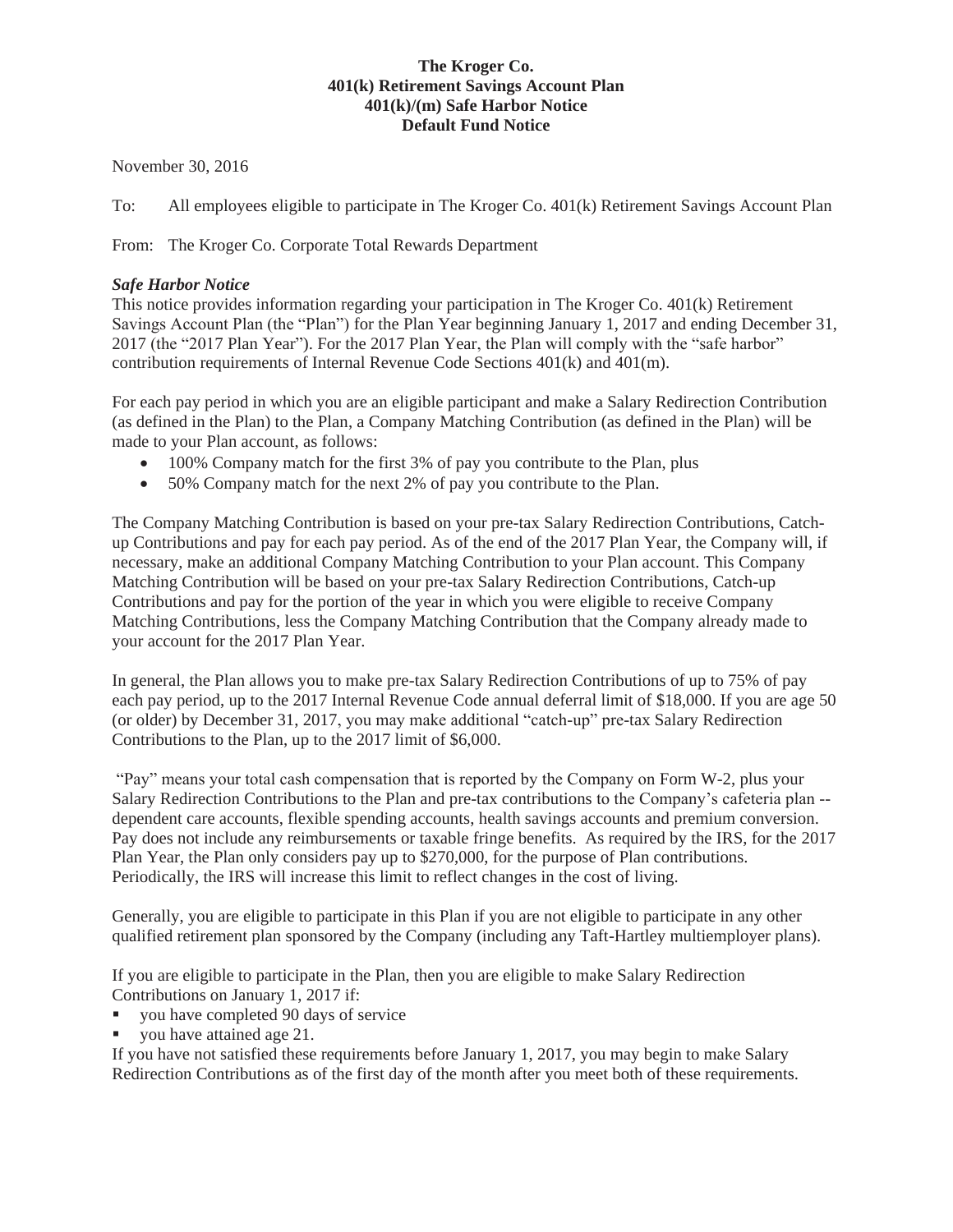You can begin contributing to the Plan or change your contribution percentage by contacting Merrill Lynch, the Plan's record keeper, by calling 1-800-257-6437 or by accessing the Plan's Internet site at www.benefits.ml.com.

If you are eligible to participate in the Plan, you are eligible to receive Company Matching Contributions and Company Automatic Contributions (as defined in the Plan and as described below) on January 1, 2017 if, before that date:

- you have completed one year of service, and
- you have attained age 21.

For purposes of determining your eligibility to receive Company Matching Contributions and Company Automatic Contributions, you are credited with a year of service if you have 1,000 hours of service during your first 12-month period of employment, or during any calendar year beginning after your first day of employment.

If you have not satisfied these requirements before January 1, 2017, you become eligible to receive Company Matching Contributions and Company Automatic Contributions as of the first day of the calendar quarter after you meet both of these requirements.

In addition to the Company Matching Contribution, the Company makes a Company Automatic Contribution as of the end of each Plan Year. The amount of the Company Automatic Contribution credited to your account for the 2017 Plan Year is based on your years of vesting service as of December 31, 2017 as shown in the following table:

| <b>Years of Vesting Service as</b><br><b>December 31, 2017</b> | <b>Amount of Company</b><br><b>Automatic</b><br><b>Contribution</b> | <b>Maximum Company</b><br><b>Automatic</b><br><b>Contribution</b> | <b>Minimum Company</b><br><b>Automatic</b><br><b>Contribution</b> |
|----------------------------------------------------------------|---------------------------------------------------------------------|-------------------------------------------------------------------|-------------------------------------------------------------------|
| Less than 5 years of vesting<br>service                        | 1% of pay                                                           | \$1,000                                                           | N/A                                                               |
| 5 or more years of vesting<br>service                          | 2% of pay                                                           | \$2,000                                                           | \$500                                                             |

You will be eligible to receive an allocation of the Company Automatic Contribution for the 2017 Plan Year if you satisfy the eligibility rules and are actively employed by the Company or a participating Affiliate on December 31, 2017 or if you sever employment with the Company and all participating Affiliates during the 2017 Plan Year due to retirement after attaining age 65, death or disability.

The total of all pre-tax Salary Redirection Contributions (excluding catch-up contributions), Company Matching Contributions**,** and Company Automatic Contributions made to your Plan account for the 2017 Plan Year cannot exceed the lesser of 100% of pay or \$54,000.

You can also roll over to your Plan account a distribution from a prior employer's qualified retirement plan**.** This rollover can be made either directly from the prior employer's plan or from an individual retirement account ("IRA") in your name that held the prior employer plan's distribution and no other contributions. Please contact Merrill Lynch at 1-800-257-6437**,** or access the Plan's Internet site at www.benefits.ml.com**,** for more details about rollover contributions.

The Company Matching Contributions, along with your Salary Redirection Contributions, Catch-up Contributions and rollovers are immediately 100% vested. The Company Automatic Contributions become vested in accordance with the following table: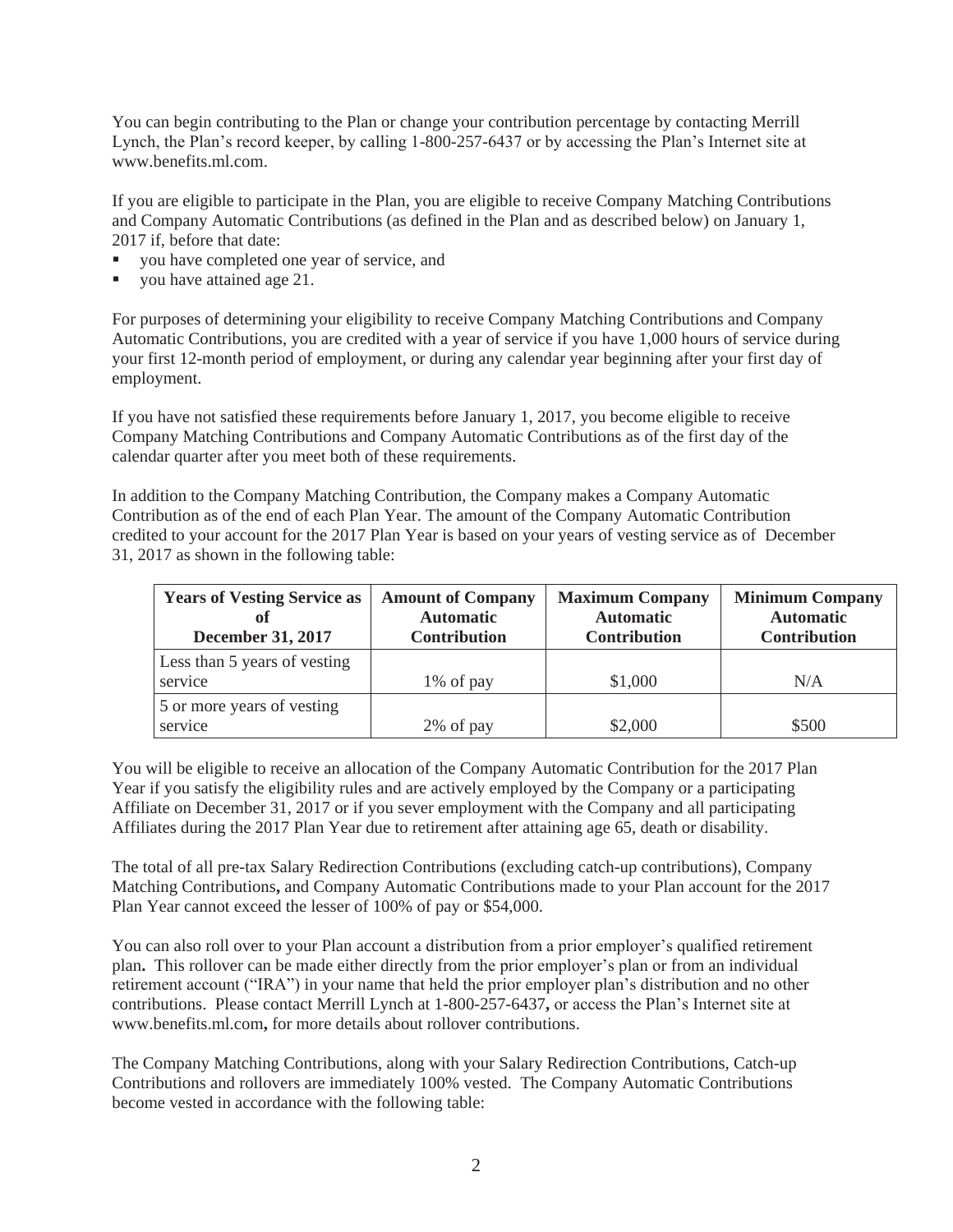| <b>Years of Vesting Service</b> | If You Were Eligible for the<br><b>Kroger Consolidated</b><br><b>Retirement Benefit</b><br>Plan on December 31, 2006,<br><b>Your Vesting Percentage is</b> | If You Were Not Eligible for<br>the Kroger Consolidated<br><b>Retirement Benefit</b><br>Plan on December 31, 2006,<br><b>Your Vesting Percentage is</b> |
|---------------------------------|------------------------------------------------------------------------------------------------------------------------------------------------------------|---------------------------------------------------------------------------------------------------------------------------------------------------------|
| Less than 1 year                | $0\%$                                                                                                                                                      | $0\%$                                                                                                                                                   |
| 1 year                          | 20%                                                                                                                                                        | $0\%$                                                                                                                                                   |
| 2 years                         | 40%                                                                                                                                                        | $0\%$                                                                                                                                                   |
| 3 years                         | 100\%                                                                                                                                                      | 100\%                                                                                                                                                   |

You also become 100% vested in your Company Automatic Contributions when you attain age 65, die or become disabled.

Besides paying you your vested Plan benefits when you terminate your employment with the Company, the Plan also allows for in-service distributions from your Salary Redirection Contribution and Rollover Accounts if you are age 59-1/2 or older. Loans and financial hardship withdrawals are also available. Keep in mind that if you take a financial hardship withdrawal, only the balances in your Rollover Account (if any) and Salary Redirection Account are available, and all employee contributions to this Plan and other Company-sponsored qualified plans are suspended for 6 months following the withdrawal. Because you cannot contribute during these 6 months, you will not receive any Company Matching Contributions during this period. You will continue to receive any Company Automatic Contribution for which you are eligible.

## *Default Fund Notice*

You may choose how to invest the contributions you and the Company make to your account in the Plan and to change your investment elections at any time. If you do not make an investment election, any contributions made to your account in the Plan will automatically be invested in the Retirement Date Fund<sup>1,2,3</sup> designated by the Plan's Committee, based on your date of birth.

The Retirement Date Fund investment option is a series of custom funds established for the Plan. Each fund's primary objective is to provide an appropriate asset mix for a participant given their age and years until retirement. In order to balance investment risk with inflation risk and longevity risk, a higher percentage of the funds directed toward younger participants is invested in equity investments, and a relatively smaller percentage is invested in fixed income investments. Those funds directed toward participants close to or in retirement have a smaller portion of their assets invested in equities, and a relatively larger percentage invested in fixed income investments. The underlying assets consist of mutual funds and collective trusts, most of which are available as individual investment options in the Plan. Asset allocations are adjusted quarterly. The investment expense ratio of the Retirement Date Funds varies based on the target allocation of each fund, and ranges from .30% to .38%.